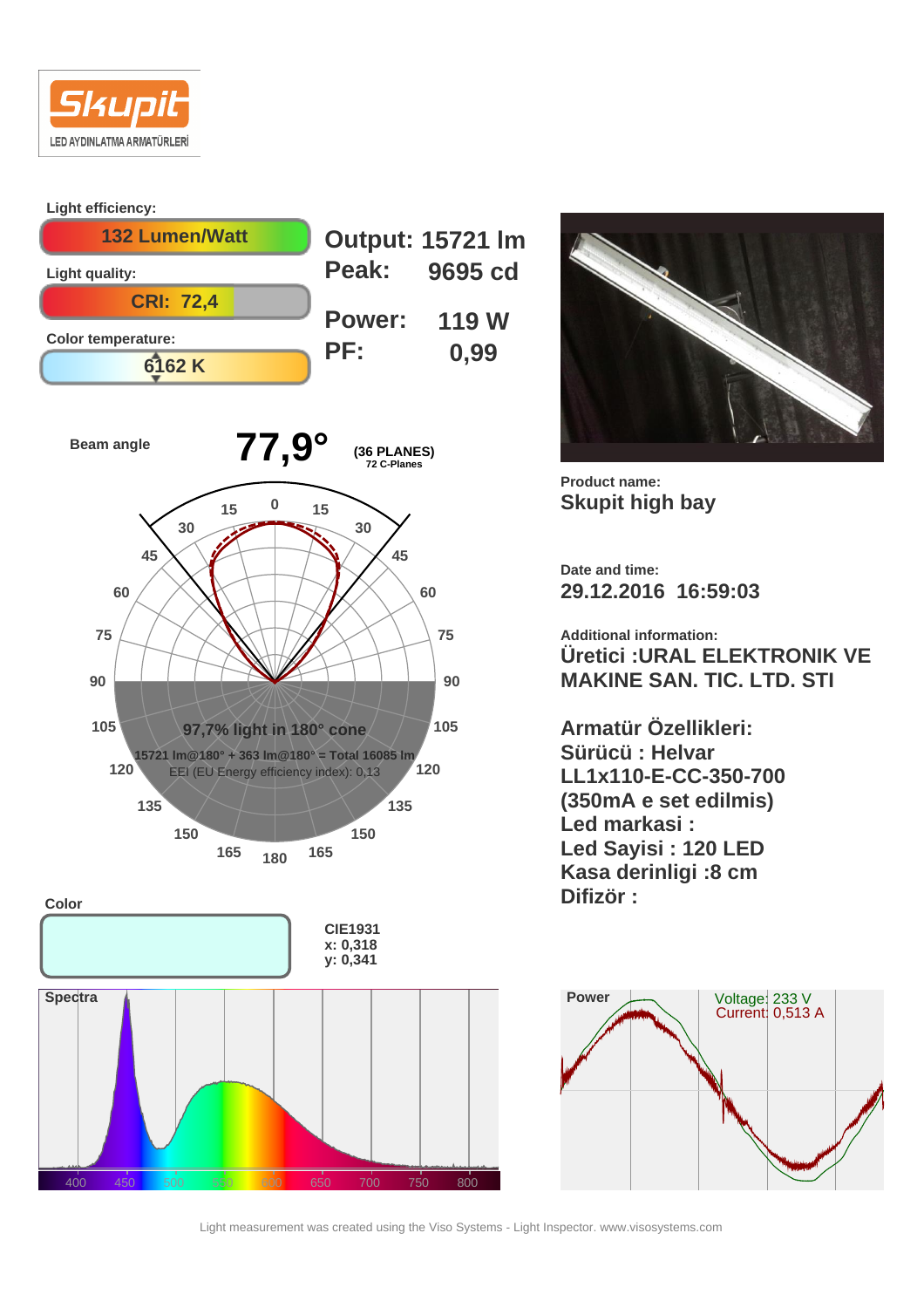

## **Colormetrics 2 of 3**





**CRI R values, only R1-R8 are used to calculate final CRI value**

 $\frac{1}{6}$ R1 | R2 | R3 | R4 | R5 | R6 | R7 | R8 | R9 | R10 | R11 | R12 | R13 | R14 | R15 69,40 | 76,02 | 80,18 | 73,49 | 70,62 | 67,77 | 82,04 | 59,75 | -31,28 | 42,77 | 70,84 | 41,18 | 70,39 | 88,98 | 62,75

#### **TM30 C values, 16 binned values out of total of 99 C values**

1.<br>01 Cription Carlies, 16 binned values out of total of 99 C values<br>C1 C2 C3 C4 C4 C5 C6 C7 C8 C9 C1 C1 C1 C1 C1 C12 C13 C14 C15 C16 63,27 | 72,95 | 61,51 | 68,59 | 76,93 | 86,01 | 87,42 | 75,66 | 76,62 | 58,05 | 53,46 | 73,42 | 80,89 | 74,87 | 64,57 | 74,07

#### **CQS Q values**

| Q1   Q2   Q3   Q4   Q5   Q6   Q7   Q8   Q9   Q10   Q11   Q12   Q13   Q14   Q15            |  |  |  |  |  |  |  |
|-------------------------------------------------------------------------------------------|--|--|--|--|--|--|--|
| 81,19 92,94 61,22 47,67 56,43 62,06 69,73 78,49 91,44 92,30 87,63 88,28 86,02 64,90 71,10 |  |  |  |  |  |  |  |
|                                                                                           |  |  |  |  |  |  |  |

### **Color parameters**

| CCT   | CRI                     | CRI <sub>R9</sub> | TM30 Rf<br>. | TM30 Rg    | CQS         | $\overline{\phantom{a}}$<br> |     |     |     | Duv    |
|-------|-------------------------|-------------------|--------------|------------|-------------|------------------------------|-----|-----|-----|--------|
| 6162K | $\overline{z}$<br>1 Z.4 | 24<br>-31.3       | 74<br>.      | Q2<br>っつっそ | 74C<br>۰. ۱ | 0,3                          | 0.3 | 0,2 | 0,3 | 0,0032 |

**Q1**

**Q2**

**Q3**



**CIE 1931 CIE 1931 ZOOM**

**TM30: 71,3 CRI: 72,4 (R1-R8)**